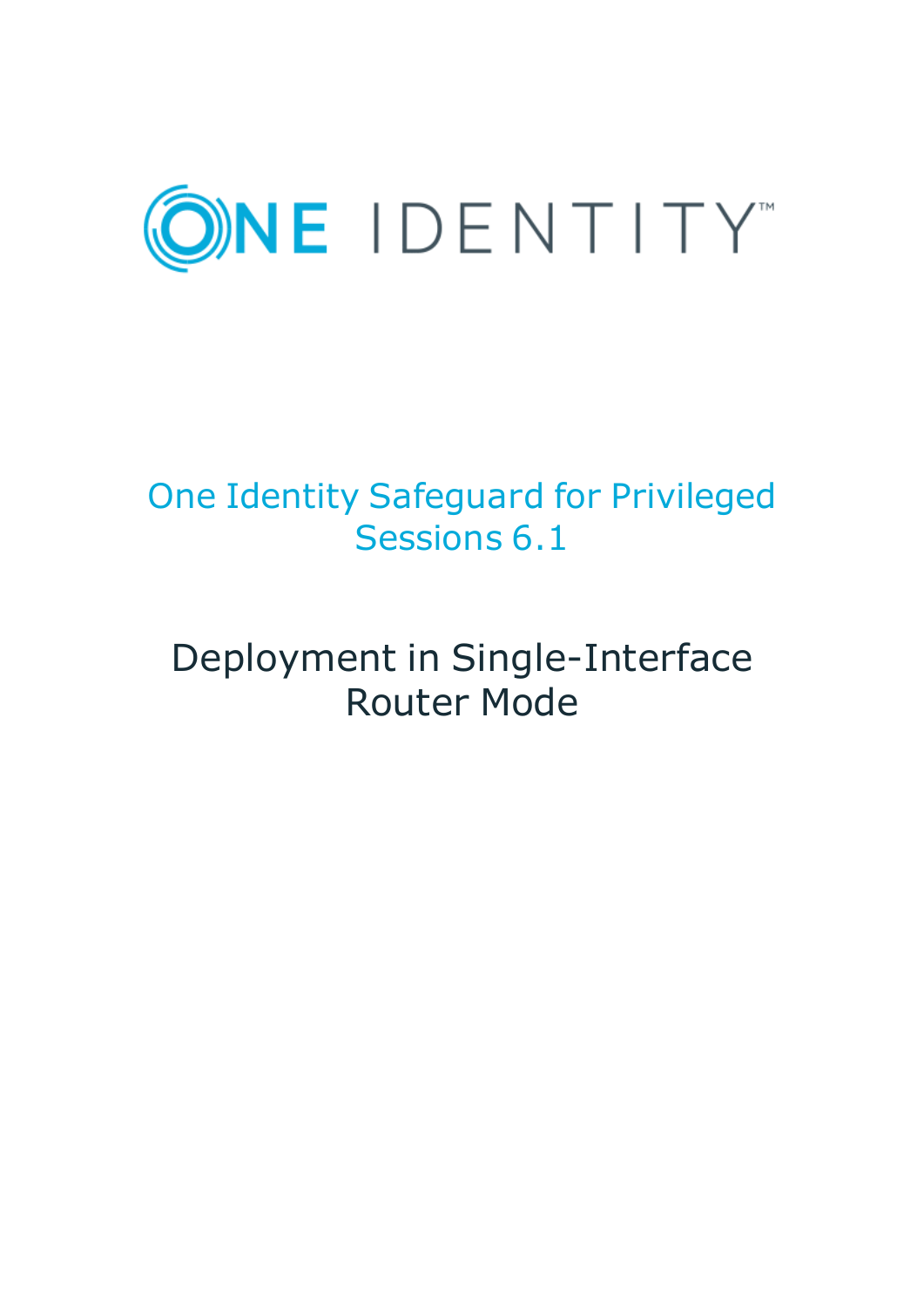### **Copyright 2019 One Identity LLC.**

#### **ALL RIGHTS RESERVED.**

This guide contains proprietary information protected by copyright. The software described in this guide is furnished under a software license or nondisclosure agreement. This software may be used or copied only in accordance with the terms of the applicable agreement. No part of this guide may be reproduced or transmitted in any form or by any means, electronic or mechanical, including photocopying and recording for any purpose other than the purchaser's personal use without the written permission of One Identity LLC .

The information in this document is provided in connection with One Identity products. No license, express or implied, by estoppel or otherwise, to any intellectual property right is granted by this document or in connection with the sale of One Identity LLC products. EXCEPT AS SET FORTH IN THE TERMS AND CONDITIONS AS SPECIFIED IN THE LICENSE AGREEMENT FOR THIS PRODUCT, ONE IDENTITY ASSUMES NO LIABILITY WHATSOEVER AND DISCLAIMS ANY EXPRESS, IMPLIED OR STATUTORY WARRANTY RELATING TO ITS PRODUCTS INCLUDING, BUT NOT LIMITED TO, THE IMPLIED WARRANTY OF MERCHANTABILITY, FITNESS FOR A PARTICULAR PURPOSE, OR NON-INFRINGEMENT. IN NO EVENT SHALL ONE IDENTITY BE LIABLE FOR ANY DIRECT, INDIRECT, CONSEQUENTIAL, PUNITIVE, SPECIAL OR INCIDENTAL DAMAGES (INCLUDING, WITHOUT LIMITATION, DAMAGES FOR LOSS OF PROFITS, BUSINESS INTERRUPTION OR LOSS OF INFORMATION) ARISING OUT OF THE USE OR INABILITY TO USE THIS DOCUMENT, EVEN IF ONE IDENTITY HAS BEEN ADVISED OF THE POSSIBILITY OF SUCH DAMAGES. One Identity makes no representations or warranties with respect to the accuracy or completeness of the contents of this document and reserves the right to make changes to specifications and product descriptions at any time without notice. One Identity does not make any commitment to update the information contained in this document.

If you have any questions regarding your potential use of this material, contact:

One Identity LLC. Attn: LEGAL Dept 4 Polaris Way Aliso Viejo, CA 92656

Refer to our Web site ([http://www.OneIdentity.com](http://www.oneidentity.com/)) for regional and international office information.

#### **Patents**

One Identity is proud of our advanced technology. Patents and pending patents may apply to this product. For the most current information about applicable patents for this product, please visit our website at [http://www.OneIdentity.com/legal/patents.aspx](http://www.oneidentity.com/legal/patents.aspx).

#### **Trademarks**

One Identity and the One Identity logo are trademarks and registered trademarks of One Identity LLC. in the U.S.A. and other countries. For a complete list of One Identity trademarks, please visit our website at [www.OneIdentity.com/legal](http://www.oneidentity.com/legal). All other trademarks are the property of their respective owners.

#### **Legend**

**WARNING: A WARNING icon highlights a potential risk of bodily injury or property damage, for which industry-standard safety precautions are advised. This icon is often associated with electrical hazards related to hardware.**

**CAUTION: A CAUTION icon indicates potential damage to hardware or loss of data if** A **instructions are not followed.**

SPS Deployment in Single-Interface Router Mode Updated - August 2019 Version - 6.1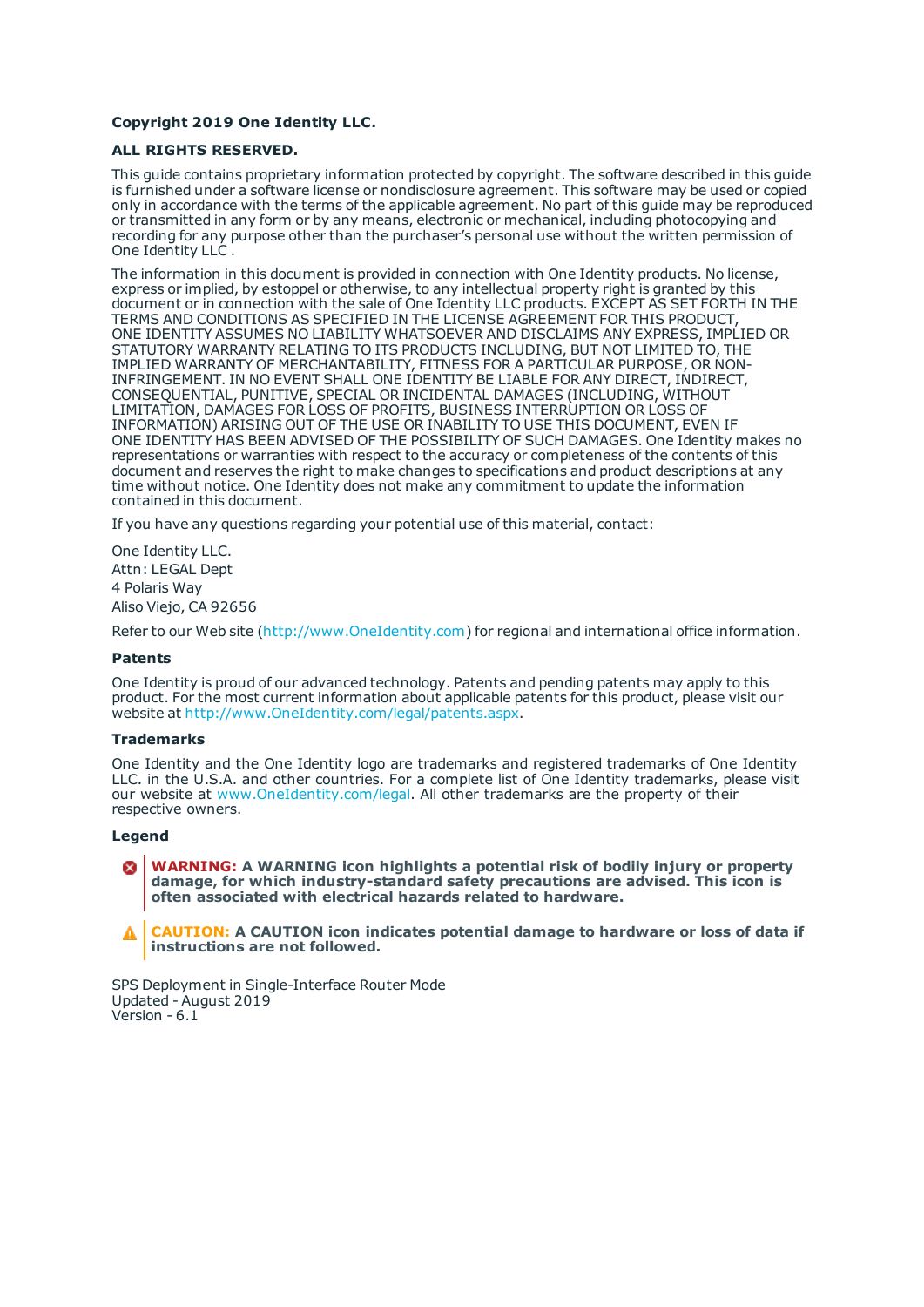# **Contents**

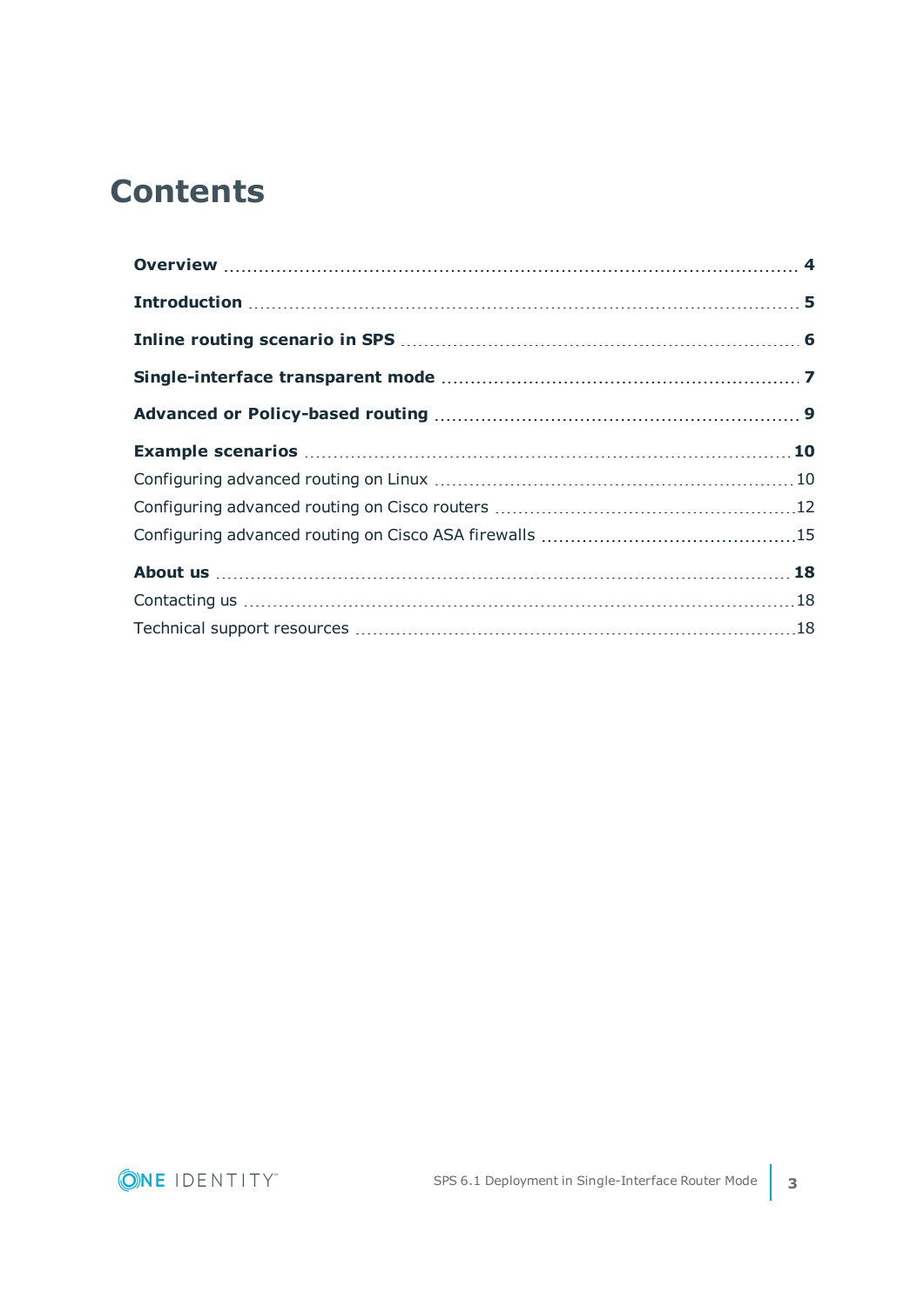# **Overview**

<span id="page-3-0"></span>This short document is about a special implementation of the One Identity Safeguard for Privileged Sessions. This makes it possible to deploy the device without changing the network topology, but keeping all the advantages of the transparent mode of the SPS.

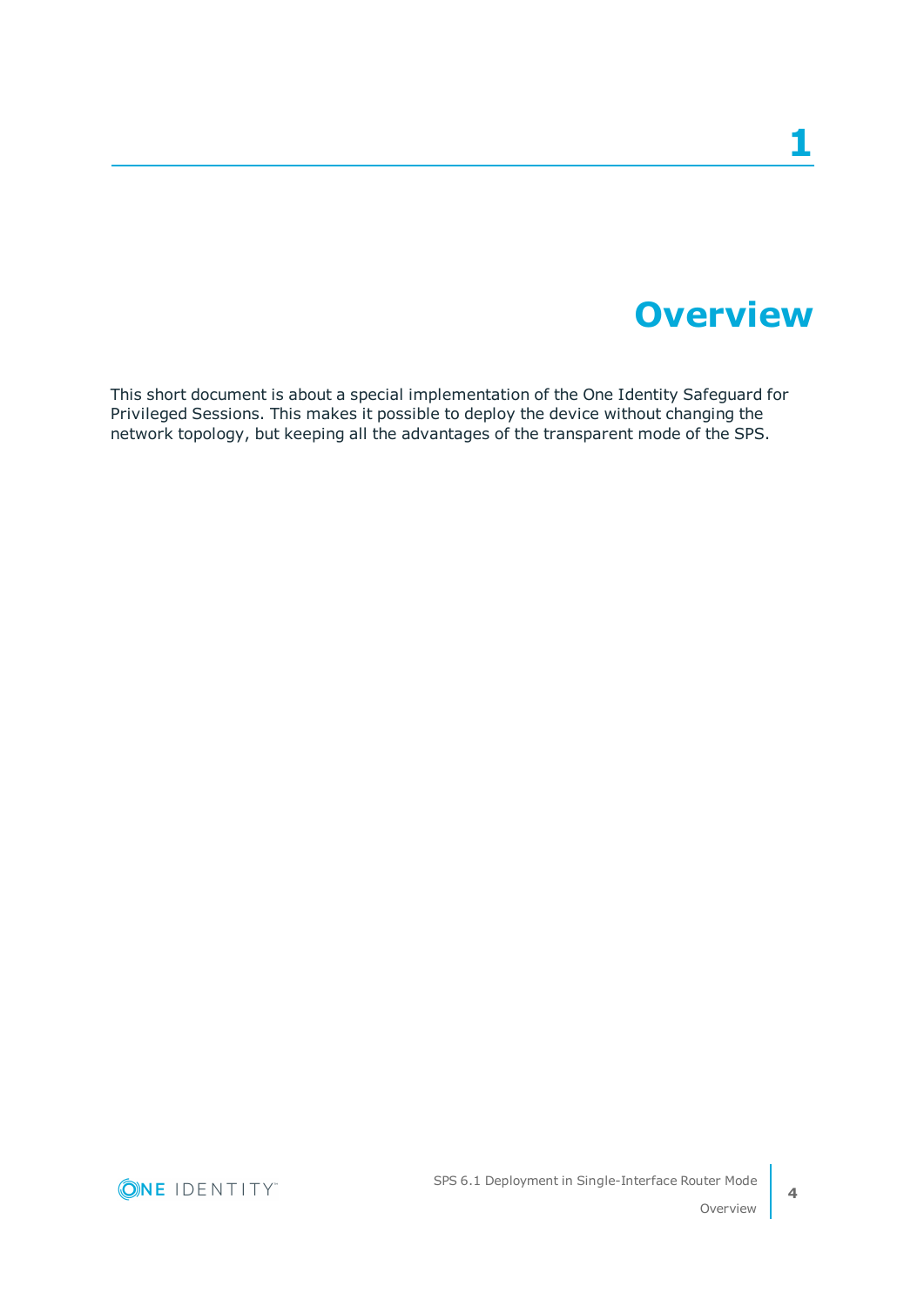# **Introduction**

<span id="page-4-0"></span>The One Identity Safeguard for Privileged Sessions connection policies can work in different network models to make it easy to integrate it into an existing network. These two modes are transparent, and non-transparent modes (for details on modes of operation, see "Modes of operation" in the [Administration](https://support.oneidentity.com/technical-documents/safeguard-for-privileged-sessions/6.1.0/administration-guide/the-concepts-of-one-identity-safeguard-for-privileged-sessions-sps/modes-of-operation/) Guide). The aim is usually the transparent implementation. Although the non-transparent mode can provide some transparency, it is not the best to be used for that purpose.

For the easy-to-deploy and totally transparent solution the transparent mode would be the best. This mode requires integrating SPS in the network level, so all the administrative traffic could pass the box to make it controllable and auditable (for details and illustrations on transparent mode, see "Transparent mode" in the [Administration](https://support.oneidentity.com/technical-documents/safeguard-for-privileged-sessions/6.1.0/administration-guide/the-concepts-of-one-identity-safeguard-for-privileged-sessions-sps/modes-of-operation/transparent-mode/) Guide).



### **Figure 1: SPS in transparent mode**

In most cases it is not possible, or not optimal to integrate SPS into the network as in the abovementioned example, because it would require significant changes to the network topology, and SPS could act as a single point of failure. However, it is possible to use SPS in transparent mode transparently without changing the network layout, with a few additional configuration steps in some of the active network devices (firewalls or routers) and the SPS itself. The following sections will describe this in detail.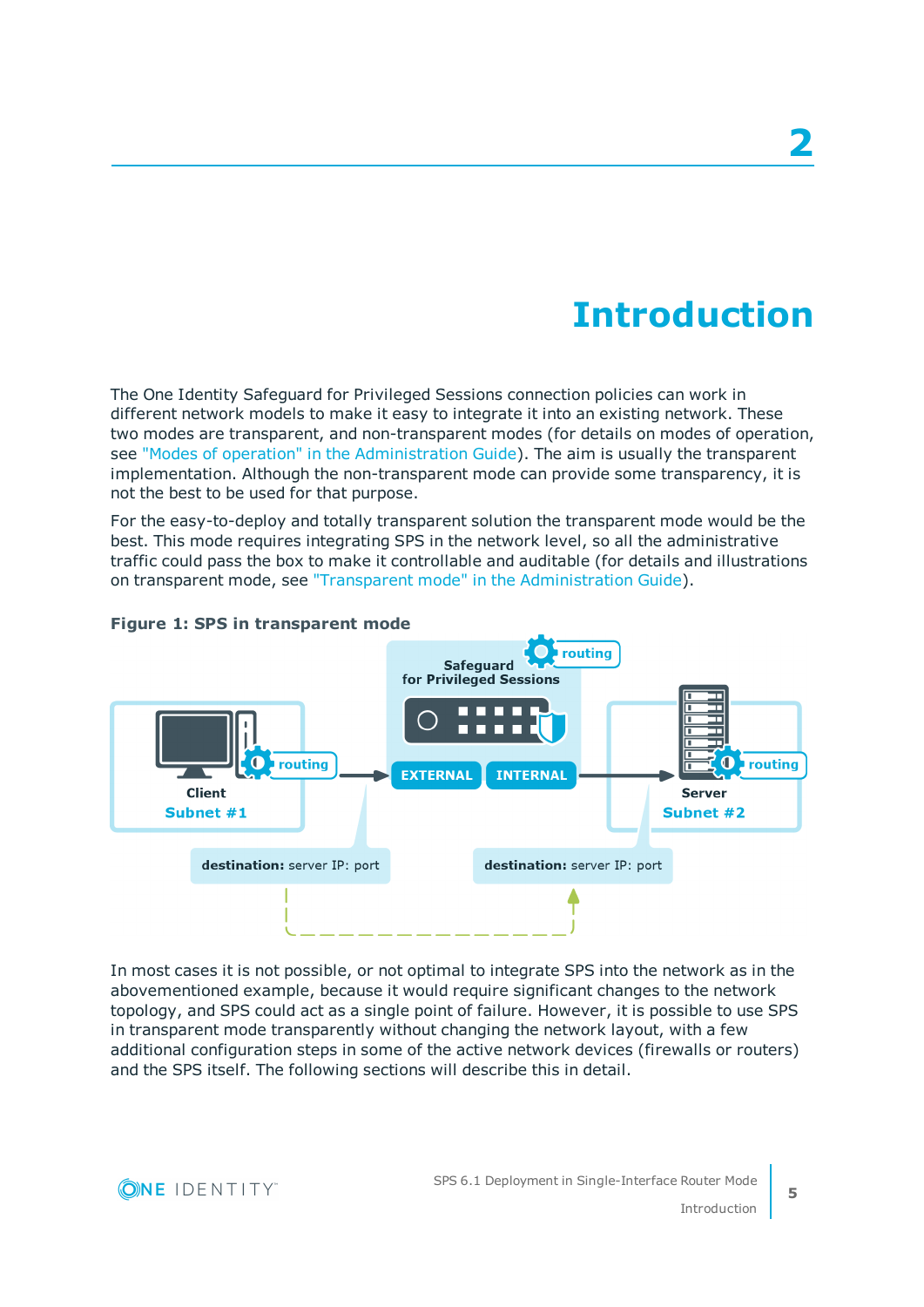# **Inline routing scenario in SPS**

<span id="page-5-0"></span>SPS has two physical network interfaces that are normally used for production (monitored) traffic: "External" and "Internal". The function of these interfaces is interchangeable, the names are only used in this document for easier identification. SPS is implemented as it is visible on Figure *SPS in transparent mode*. In this case the connections are coming from the client's network (define it as 192.168.0.0/24) and heading towards the server's network (define it as 10.0.0.0/24).

The routing on the client is configured so that it uses SPS as a gateway, when the server network is accessed. The servers are configured so that they send the answers into the client network through SPS. Also, all the networks and gateways are defined in the routing table of SPS, to send the traffic out on the appropriate interface.

SPS does not check whether the client is coming from the "External" interface or if the connections are going out on the "Internal" interface. Because of this, it is possible to create a topology, where both the clients and the servers are located on the "External" side.

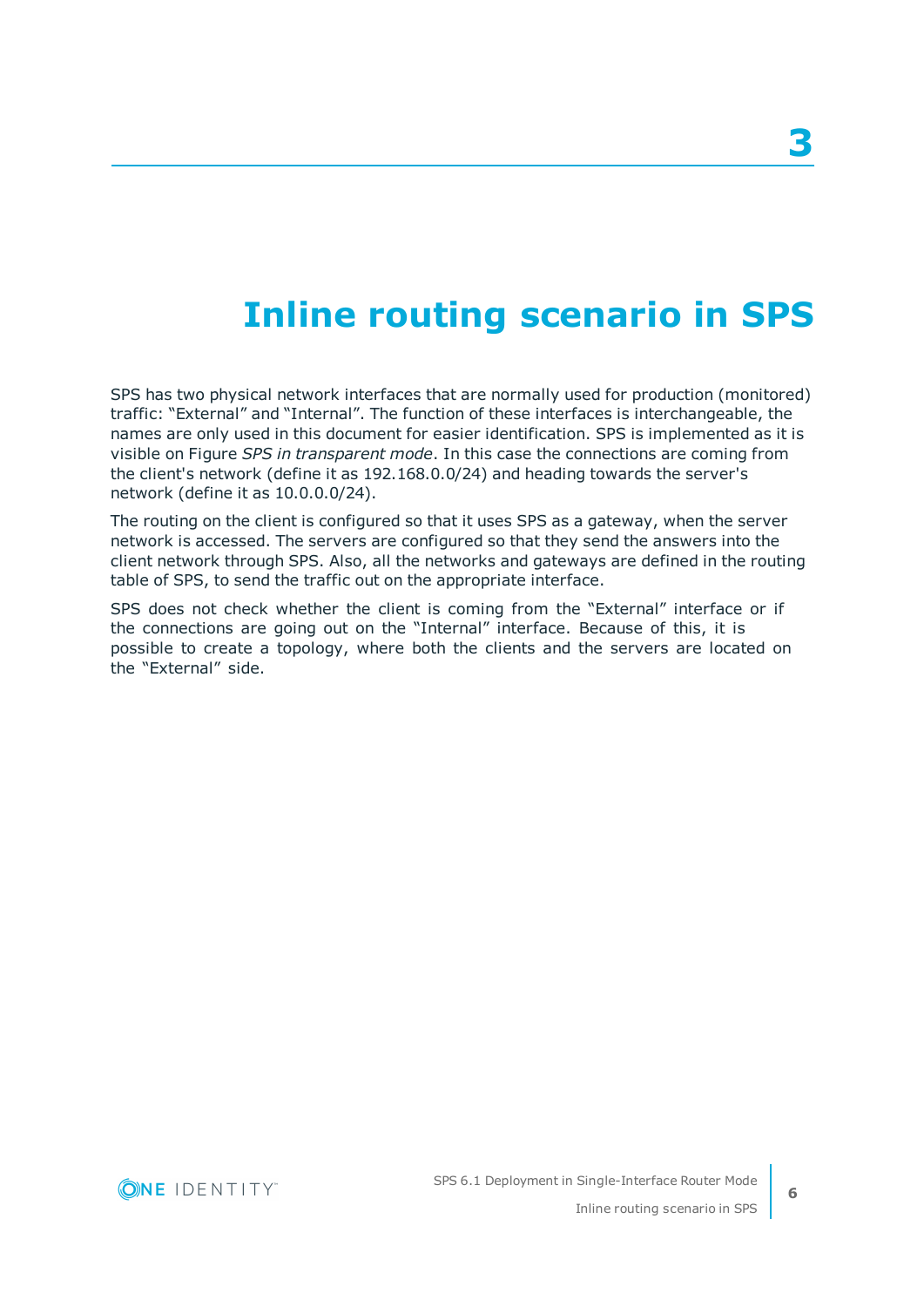# <span id="page-6-0"></span>**Single-interface transparent mode**

Single-interface transparent mode is similar to transparent mode, but both client-side and server-side traffic use the same interface. An external device that actively redirects the audited traffic to One Identity Safeguard for Privileged Sessions (SPS) (typically, a firewall, a router, or a layer3 switch) is required . To accomplish this, the external device must support advanced routing (also called policy-based routing or PBR). For details on configuring an external device to work with SPS in single-interface transparent mode, see Configuring external devices.



### **Figure 2: SPS in single-interface transparent mode**

# **Advantages**

The advantages of using the single-interface transparent mode are:

- Totally transparent for the clients, no need to modify their configuration.
- The network topology is not changed.
- Only the audited traffic is routed to SPS, production traffic is not.

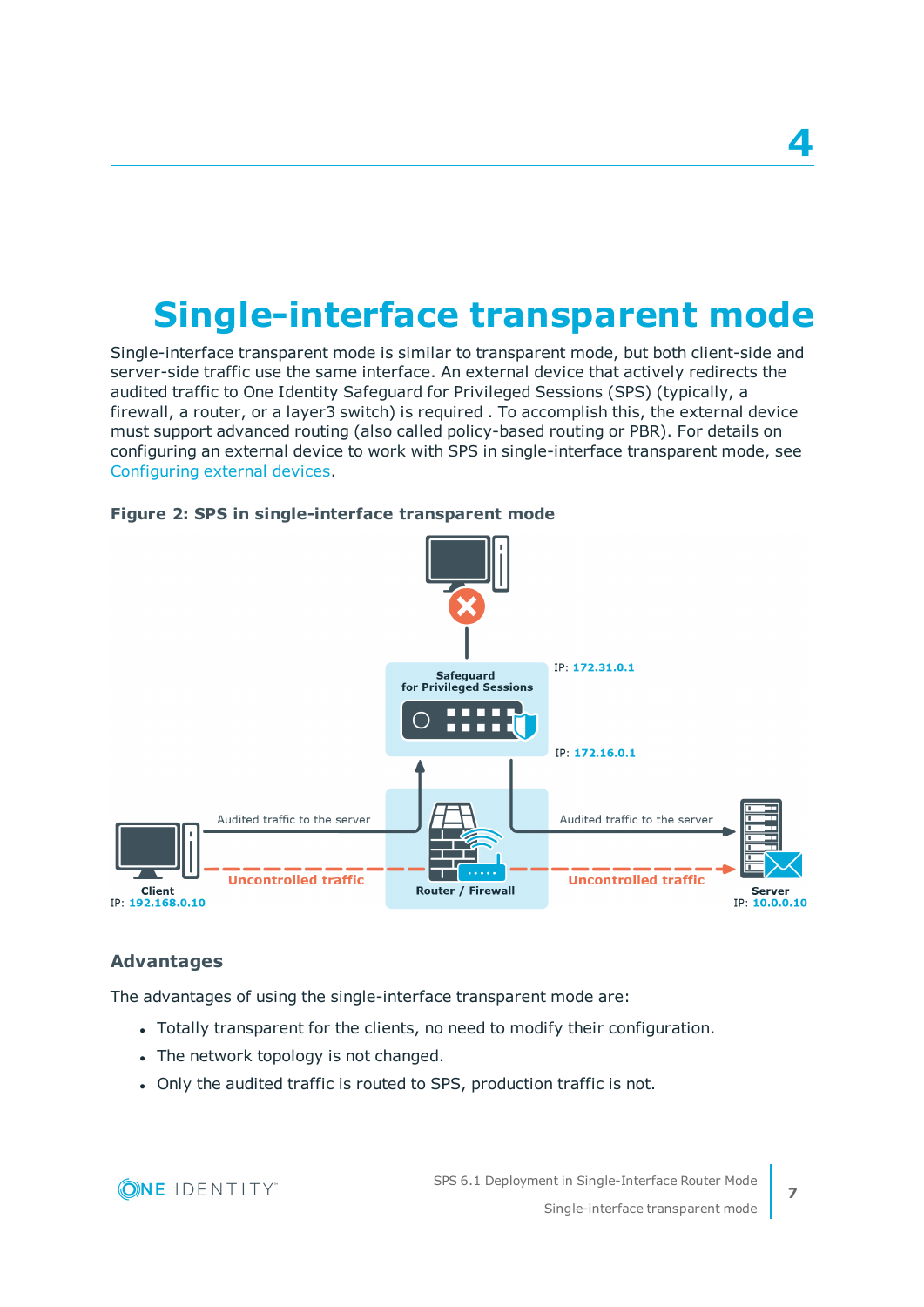# **Disadvantages**

The disadvantages of using the single-interface transparent mode are:

- SPS acts as a man-in-the-middle regarding the connection between the client and the target server. Instead of a single client-server connection, there are two separate connections: the first between the client and SPS, and a second between SPS and the server. Depending on how you configure SPS, the source IP in the SPS-server connection can be the IP address of SPS, or the IP address of the client. In the latter case — when operating in transparent mode (including single-interface transparent mode) — SPS performs IP spoofing. Consult the security policy of your organization to see if it permits IP spoofing on your network.
- Traffic must be actively routed to SPS using an external device. Consequently, a network administrator can disable SPS by changing routing rules.
- When adding a new port or subnet to the list of audited connections, the configuration of the external device must be modified as well.
- A network administrator can (intentionally or unintentionally) easily disable monitoring of the servers, therefore additional measures have to be applied to detect such activities.

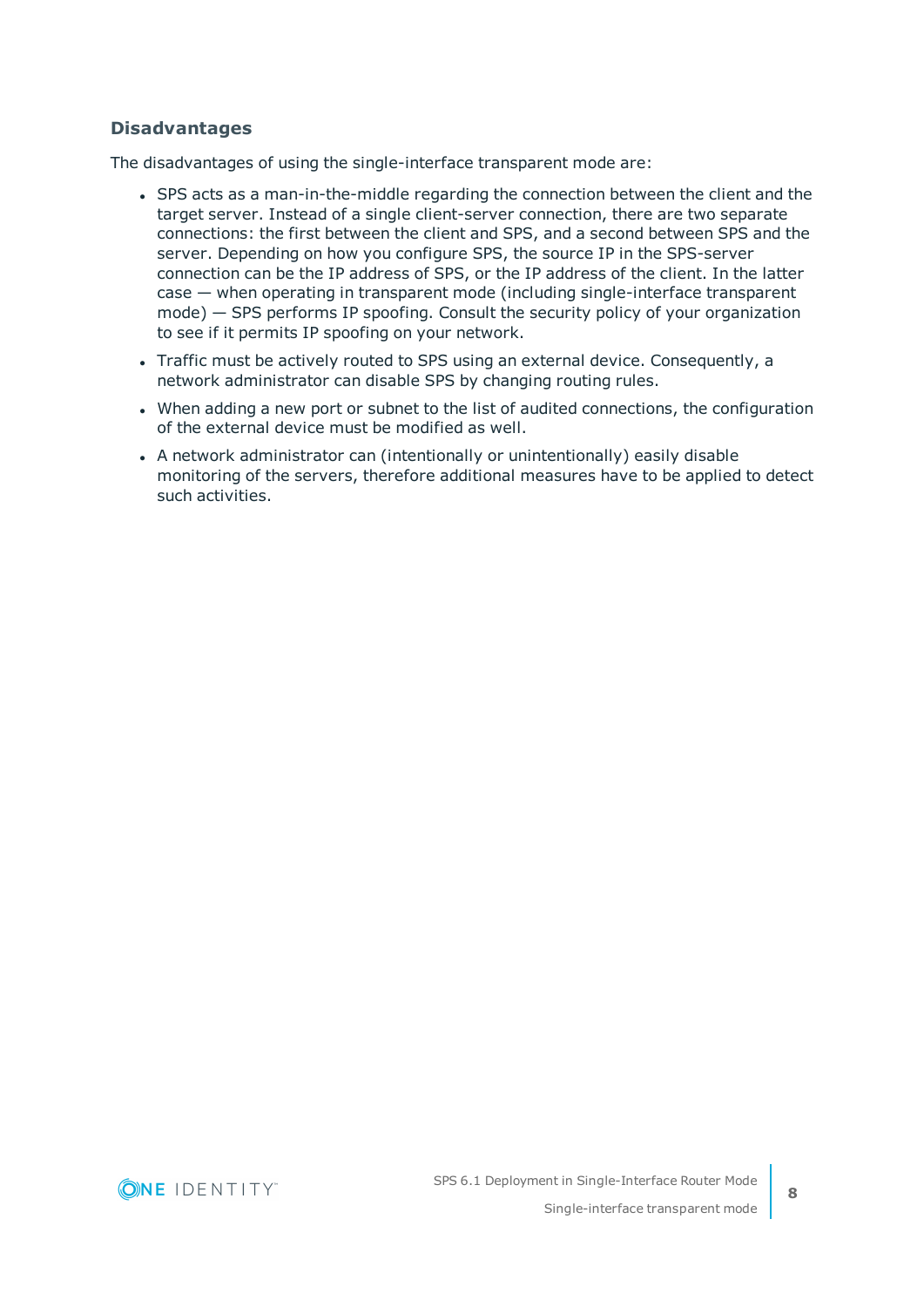# <span id="page-8-0"></span>**Advanced or Policy-based routing**

Usually there is a central network device somewhere close to the location where SPS is planned to be implemented. This central network device (a router or firewall) can facilitate improving the previous layout into a real working scenario, as it is visible on Figure *SPS in single-interface transparent mode*.

There is a router (or firewall, or layer3 switch) between the zones, and SPS is installed into a new, separated network. Here, all the devices (including SPS) are configured to use the central router as their default gateway. So, if a client is trying to reach a server, the connection is going through the router. However, SPS is not able to audit the remote administration with this configuration.

Here comes the router into the play. For example, if we have to audit RDP connections, the router can be configured to route all the connections to SPS (connections are coming from the client network, going to the server network, and the destination port is 3389). With this configuration, all RDP connections are "redirected" to SPS. SPS sends the traffic back to the router, which then sends the connection to its original destination, to the server zone.

SPS receives a connection on its "External" interface, and it routes it back on the same interface. It creates a "hook" in the network traffic, but it also makes the connection totally transparent: the client IP can be the same (optional), and the client does not have to know anything about SPS. Non-administrative traffic can also be unaffected, as we can selectively route the necessary traffic to SPS.

The configuration of the router can vary depending on the type of the router. The following two procedures describe configuration scenarios for a Linux and a Cisco router.

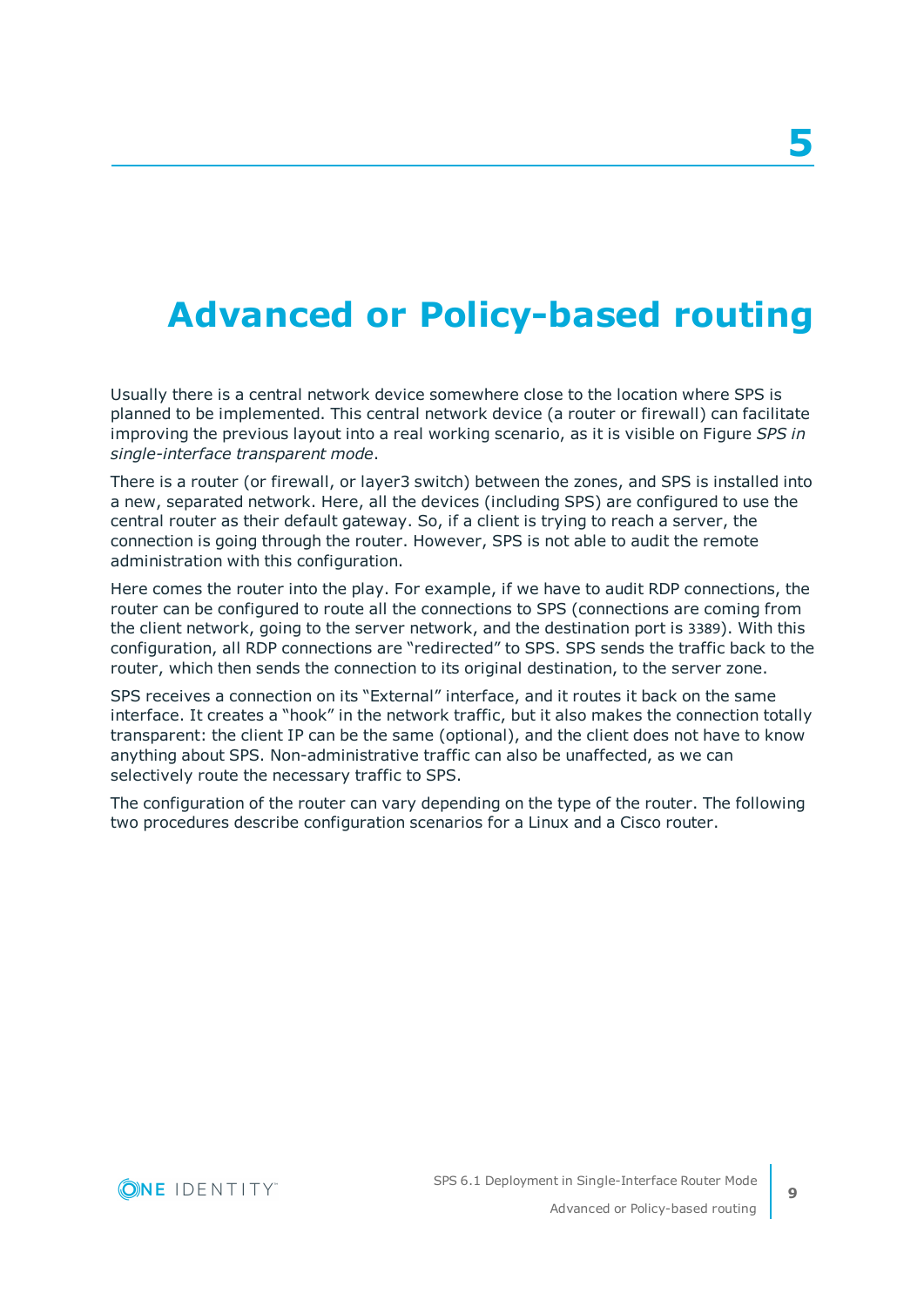# **Example scenarios**

<span id="page-9-0"></span>On the SPS side, no special configuration is required. SPS has to be in transparent mode. The "External" interface has to be configured correctly, and has to be connected to the router. On the "Internal" interface any IP address can be configured that is not used on the network, as we will not use this interface at all. The default gateway should be the router.

# <span id="page-9-1"></span>**Configuring advanced routing on Linux**

The following describes how to configure a Linux-based router to redirect selected traffic to One Identity Safeguard for Privileged Sessions (SPS) instead of its original destination. This procedure should work on most modern Linux-based routers, including Check Point firewalls.

### **Prerequisites**

The router must have the iptables and ip tools installed.

### *To configure a Linux-based router to redirect selected traffic to SPS instead of its original destination*

1. Create the packet filter rules that will mark the connections to be sent to SPS using the CONNMARK feature of iptables. Mark only those connections that must be redirected to SPS.

# iptables -t mangle -I PREROUTING -i <interface-facing-the-clients> -p tcp -d <network-of-the-servers> --dport <port-to-access> -j CONNMARK --set-mark 1

## **Example: Setting up a connection mark for Linux policy routing**

For example, if the network interface of the router that faces the clients is called eth0, the servers are located in the 10.0.0.0/24 subnet, and the clients

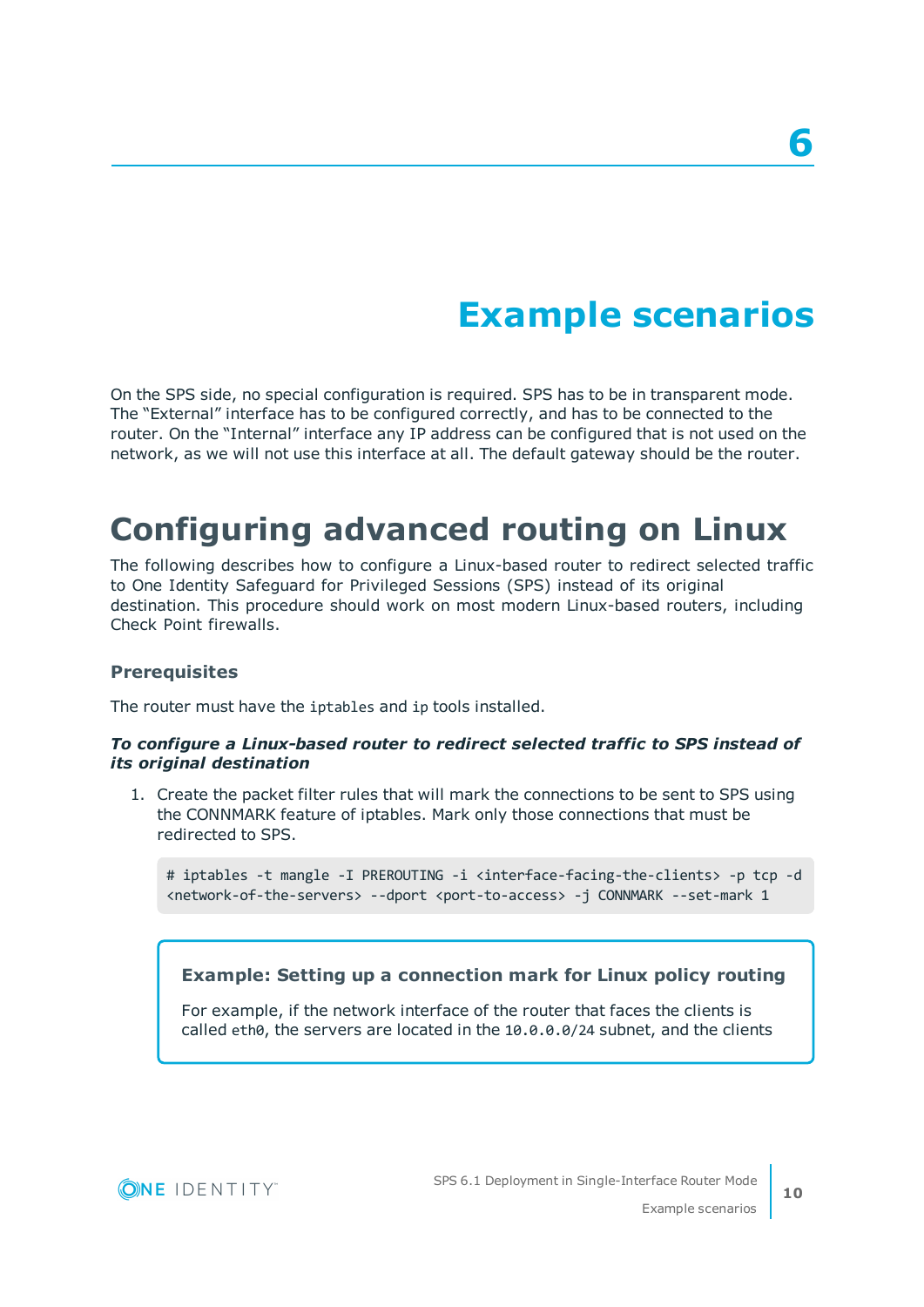access the servers using port 3389 (the default port of the RDP protocol), then this command looks like:

# iptables -t mangle -I PREROUTING -i eth0 -p tcp -d 10.0.0.0/24 --dport 3389 -j CONNMARK --set-mark 1

2. Create a rule that redirects the answers of the servers to SPS. That way both the client-to-server and the server-to-client traffic is routed to SPS.

#### 6 NOTE:

This step is only required if you want to use Source NAT (IP Spoofing) instead of SPS's address towards the monitored servers.

### **Figure 3: Control > Connections — Using SNAT**

# iptables -t mangle -I PREROUTING -i <interface-facing-the-servers> -p tcp -s <network-of-the-servers> --sport <port-to-access> -j CONNMARK --set-mark 1

3. Convert the CONNMARK marks to MARK:

```
# iptables -t mangle -A PREROUTING ! -i <interface-facing-the-scb> -m connmark
--mark 1 -j MARK --set-mark 1
```
### **A** CAUTION:

**This rule must be placed after the CONNMARK rules.**

4. Add the table name to the /etc/iproute2/rt tables of the router. Use the following format (for details on routing tables, see for example the Guide to IP Layer [Network](http://linux-ip.net/html/routing-tables.html) [Administration](http://linux-ip.net/html/routing-tables.html) with Linux):

103 scb

5. Create a routing table that has a single entry with a default route to SPS:

# /sbin/ip route add default via <ip-address-of-SPS> table scb

6. Create a routing rule that selects the routing table called scb, if the connection is marked.

# /sbin/ip rule add from all fwmark 1 table scb

7. If SPS is configured to spoof the IP address of the clients on the server side (that is,

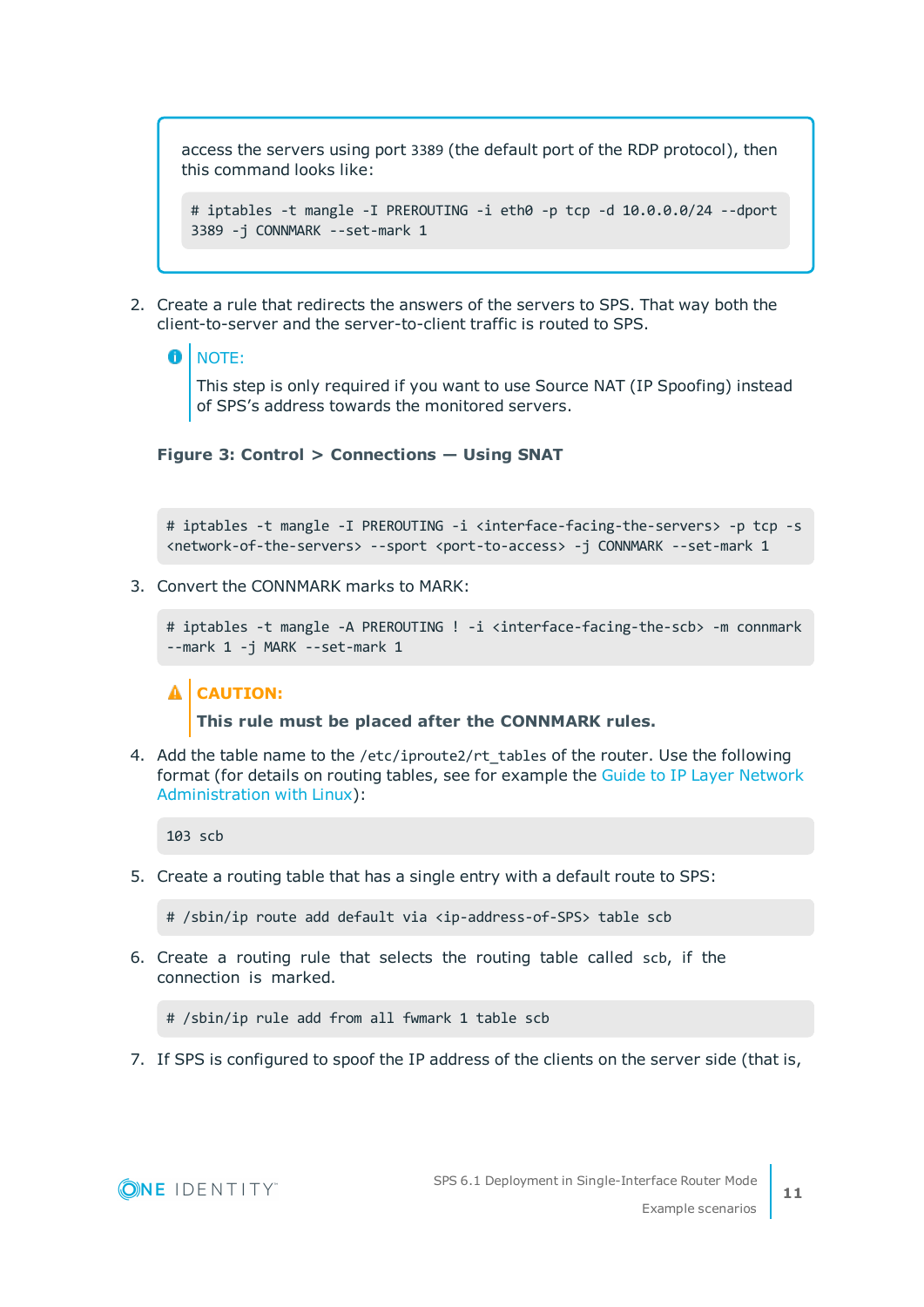the **SNAT > Use original IP address of the client** option of the connection policies is selected), enable spoofing on the router for the interface connected to SPS.

```
# echo 0 > /proc/sys/net/ipv4/conf/<interface-facing-SPS>/rp_filter
# echo 0 > /proc/sys/net/ipv4/conf/all/rp_filter
```
# **Expected result**

The traffic from the clients targeting the specified port of the servers is redirected to SPS. Therefore, SPS can be configured to control and audit this traffic.

# <span id="page-11-0"></span>**Configuring advanced routing on Cisco routers**

The following describes how to configure a Cisco router to redirect selected traffic to One Identity Safeguard for Privileged Sessions (SPS) instead of its original destination. This procedure should work on most modern Cisco IOS releases but was specifically tested on IOS version 12.3.

### *To configure a Cisco router to redirect selected traffic to SPS instead of its original destination*

1. Create an ACL (Access Control List) entry that matches the client and server subnets and the to-be-audited port. Keep in mind that whatever is permitted by this ACL is what will be matched, so make sure that the scope of the ACL entry is narrowed down as much as possible.

#(config) ip access-list extended ssh-inbound #(config-ext-nacl) permit tcp <src net> <src mask> <dst net> <dst mask> eq <dst port>

## **Example: Configuring an ACL entry for Cisco policy routing**

For example, if the clients are in the 192.168.0.0/24 subnet, the servers are located in the 10.0.0.0/24 subnet, and the clients access the servers using port 22 (the default port of the SSH protocol), then the permit clause should be:

```
#(config-ext-nacl) permit tcp 192.168.0.0 0.0.0.255 10.0.0.0
0.0.0.255 eq 22
```
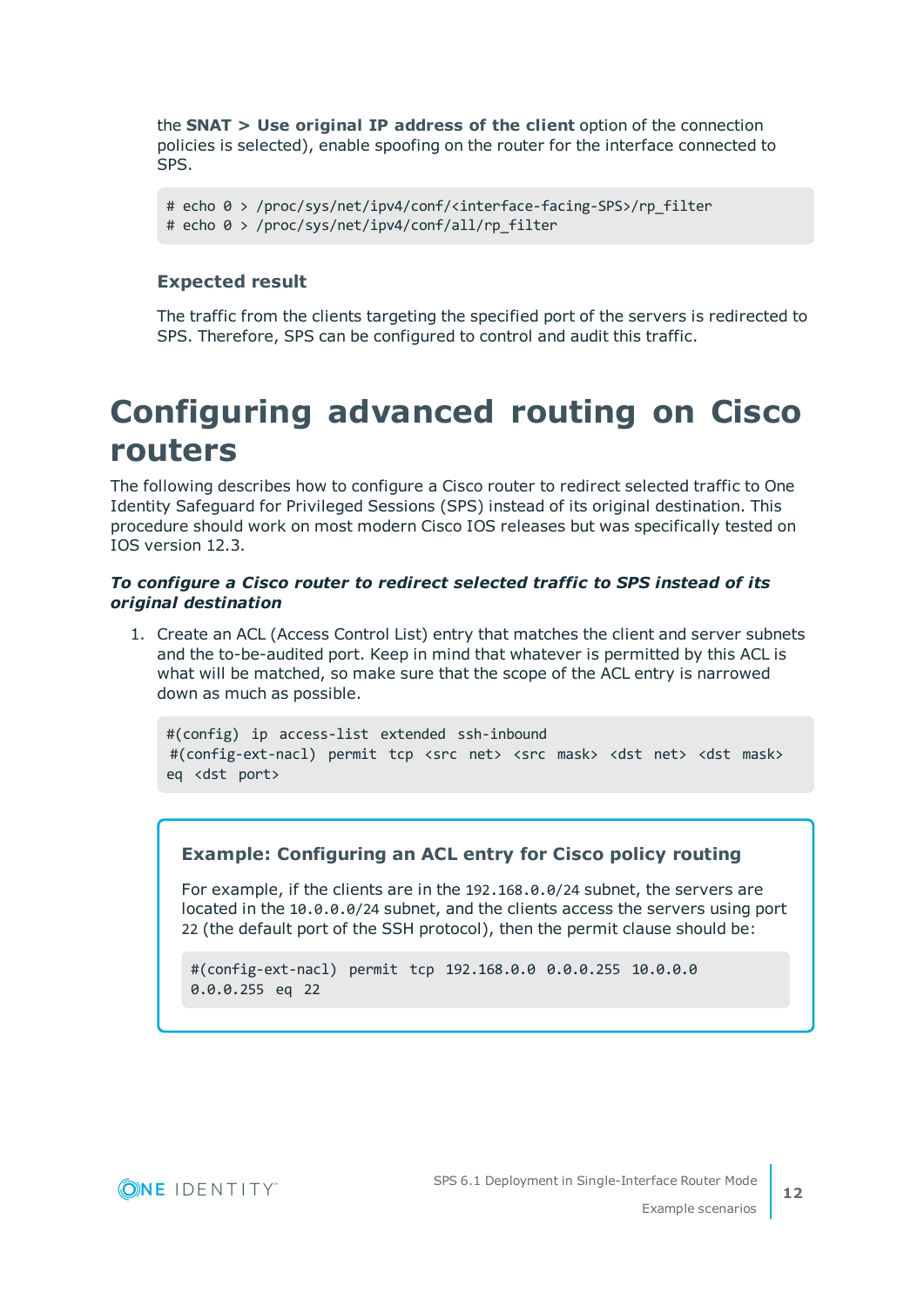## $\theta$  Tip:

Cisco ACLs use inverse netmasks for defining network addresses. To calculate an inverse mask given a subnet mask, simply subtract each octet value from 255.

2. Create an ACL entry that matches the reply packets coming from the server zone and targeted at the client zone to make sure that replies are reaching the SPS.

```
#(config) ip access-list extended ssh-outbound
#(config-ext-nacl) permit tcp <dst net> <dst mask> eq <dst port> <src
net> <src mask>
```
#### NOTE: O

This step is only required if you want to use Source NAT (IP Spoofing) instead of SPS's address towards the monitored servers.

### **Figure 4: Control > Connections — Using SNAT**

## **Example: Configuring an ACL entry for reply packets with Cisco policy routing**

In case of the example in step 1, the permit clause should be:

```
#(config-ext-nacl) permit tcp 10.0.0.0 0.0.0.255 eq 22 192.168.0.0
0.0.0.255
```
3. Create a route-map entry. It controls which packets are affected by policy routing and where they should be forwarded to. The match commands specify the conditions under which policy routing occurs. The set commands specify the routing actions to perform if the criteria enforced by the match commands are met. A new route-map can be defined as follows:

#(config) route-map scb-inbound

a. Set your route-map to match the traffic in ACL ssh-inbound:

#(config-route-map) match ip address ssh-inbound

b. Set an action on the matching traffic. Define a next-hop entry to redirect the

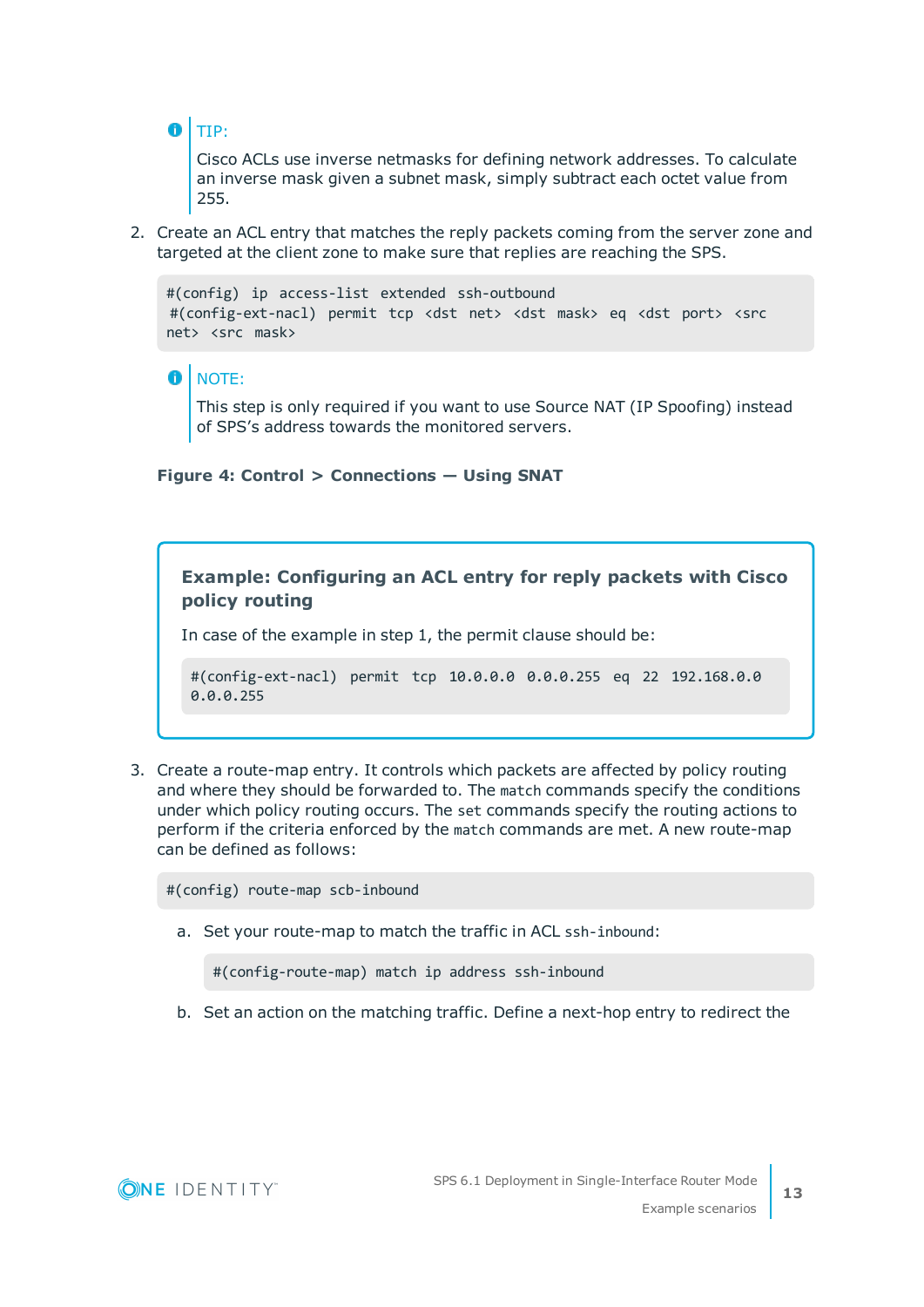traffic to the SPS.

#(config-route-map) set ip next-hop <SPS IP address>

4. Create another route-map that controls the reply packet flow.

```
#(config) route-map scb-outbound
#(config-route-map) match ip address ssh-outbound
#(config-route-map) set ip next-hop <SPS IP address>
```
#### 6 NOTE:

This step is only required if you want to use Source NAT (IP Spoofing) instead of SPS's address towards the monitored servers.

### **Figure 5: Control > Connections — Using SNAT**

- 5. Apply the route-map to the appropriate interfaces.
	- a. First, add the ssh-inbound route-map entry to the interface facing the clients:

#(config) interface <interface-facing-the-clients> #(config-if) ip policy route-map scb-inbound

b. Then add the ssh-outbound route-map entry to the interface facing the servers:

```
#(config) interface <interface-facing-the-servers>
#(config-if) ip policy route-map scb-outbound
```
### **Expected result**

The traffic from the clients targeting the specified port of the servers is redirected to SPS. Therefore, SPS can be configured to control and audit this traffic.

The full configuration for the above topology:

```
! interface facing the clients
interface FastEthernet0/0
ip address 192.168.0.254 255.255.255.0
ip policy route-map scb-inbound
duplex full
speed auto
no mop enabled
! interface facing the SCB
interface FastEthernet0/1
ip address 172.16.0.254 255.255.255.0
duplex full
```
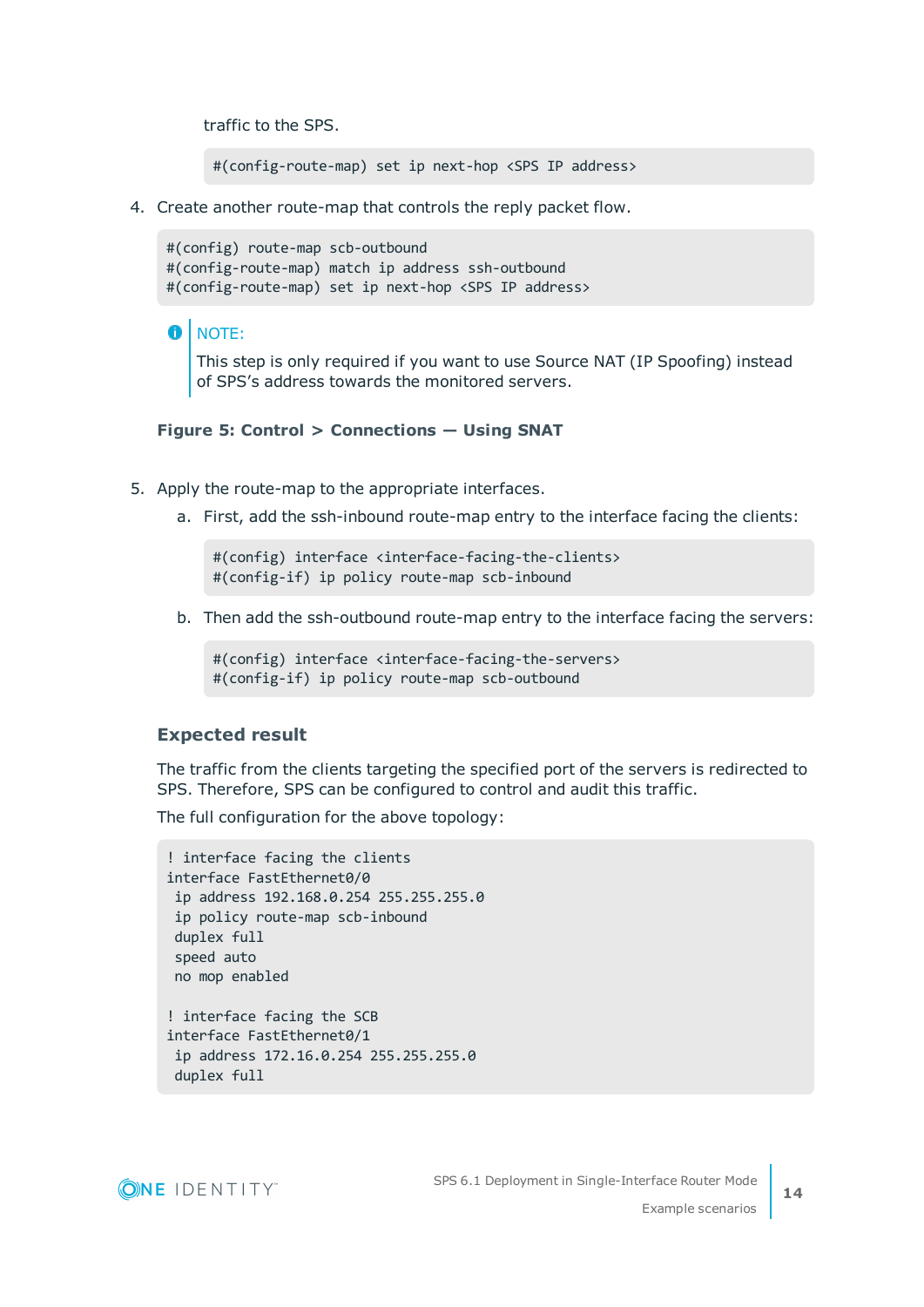```
speed auto
no mop enabled
! interface facing the servers
interface FastEthernet1/0
ip address 10.0.0.254 255.255.255.0
ip policy route-map scb-outbound
duplex full
speed auto
no mop enabled
! access lists matching the server and client subnets and the SSH port -
incoming packets
ip access-list extended ssh-inbound
permit tcp 192.168.0.0 0.0.0.255 10.0.0.0 0.0.0.255 eq 22
! access lists matching the server and client subnets and the SSH port - reply
packets
ip access-list extended ssh-outbound
permit tcp 10.0.0.0 0.0.0.255 eq 22 192.168.0.0 0.0.0.255
! policy routing entry matching on the incoming SSH connections and
! redirecting them to the SCB external interface
route-map scb-inbound permit 10
match ip address ssh-inbound
set ip next-hop 172.16.0.1
! the following part is only required for SNAT-based SCB configuration
! policy routing entry matching on the SSH reply packets and
! redirecting them to the SCB external interface
route-map scb-outbound permit 10
match ip address ssh-outbound
set ip next-hop 172.16.0.1
```
# <span id="page-14-0"></span>**Configuring advanced routing on Cisco ASA firewalls**

The configuration of Cisco ASA firewalls follows the same rules as the Cisco router configuration, however the commands are slightly different.

# **A** CAUTION:

**Source NAT (IP spoofing) is not supported in case of Cisco ASA firewalls.**

**This means that with Cisco ASA, you cannot spoof the source IP towards the destination servers, therefore the source of the connections will be SCB's IP address.**

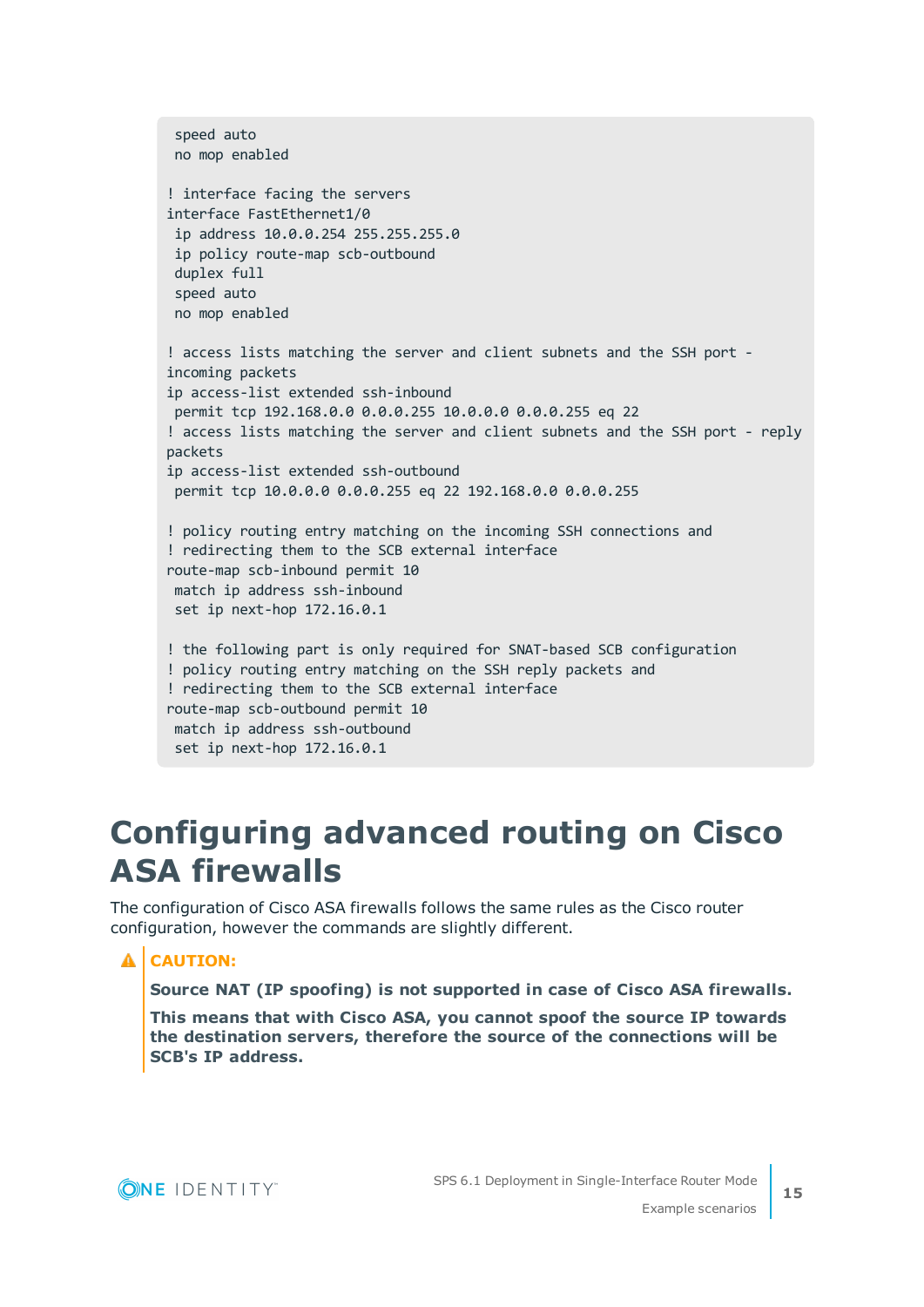The following describes how to configure a Cisco ASA Firewall to redirect selected traffic to SCB instead of its original destination. This procedure should work on most modern Cisco ASA software releases, but was specifically tested on Cisco Adaptive Security Appliance Software Version 9.6(2)3

### *To configure a Cisco ASA Firewall to redirect selected traffic to SCB instead of its original destination*

1. Define network objects that match the subnets or hosts that you want to monitor:

!Define SSH and RDP hosts/subnets as desired below object network SSHHosts subnet <SSHHosts Subnet IP> <SSHHosts Subnet Netmask> object-group network SSHtoSCB network-object object SSHHosts object network RDPHost host <RDPHost IP> object-group network RDPtoSCB network-object object RDPHost

2. Create an ACL (Access Control List) entry that matches the objects above

!Allow RDP and SSH and their reply packets to SCB access-list acl\_pbr\_ToSCB extended permit object rdp3389 any object-group RDPtoSCB access-list acl pbr ToSCB extended permit object rdp3389-response object-group RDPtoSCB any access-list acl\_pbr\_ToSCB extended permit object ssh22 any object-group **SSHtoSCB** access-list acl pbr ToSCB extended permit object ssh22-response object-group SSHtoSCB any

Keep in mind that whatever is permitted by this ACL is what will be matched, so make sure that the scope of the ACL entry is narrowed down as much as possible.

Cisco ACLs use inverse netmasks for defining network addresses. To calculate an inverse mask given a subnet mask, simply subtract each octet value from 255.

3. Create a route-map entry. It controls which packets are affected by policy routing and where they should be forwarded to. The **match** commands specify the conditions under which policy routing occurs. The **set** commands specify the routing actions to perform if the criteria enforced by the **match** commands are met. A new route-map can be defined as follows:

!Define routing to SCB route-map ToSCB permit match ip address acl\_pbr\_ToSCB set ip next-hop <SCB IP>



TIP: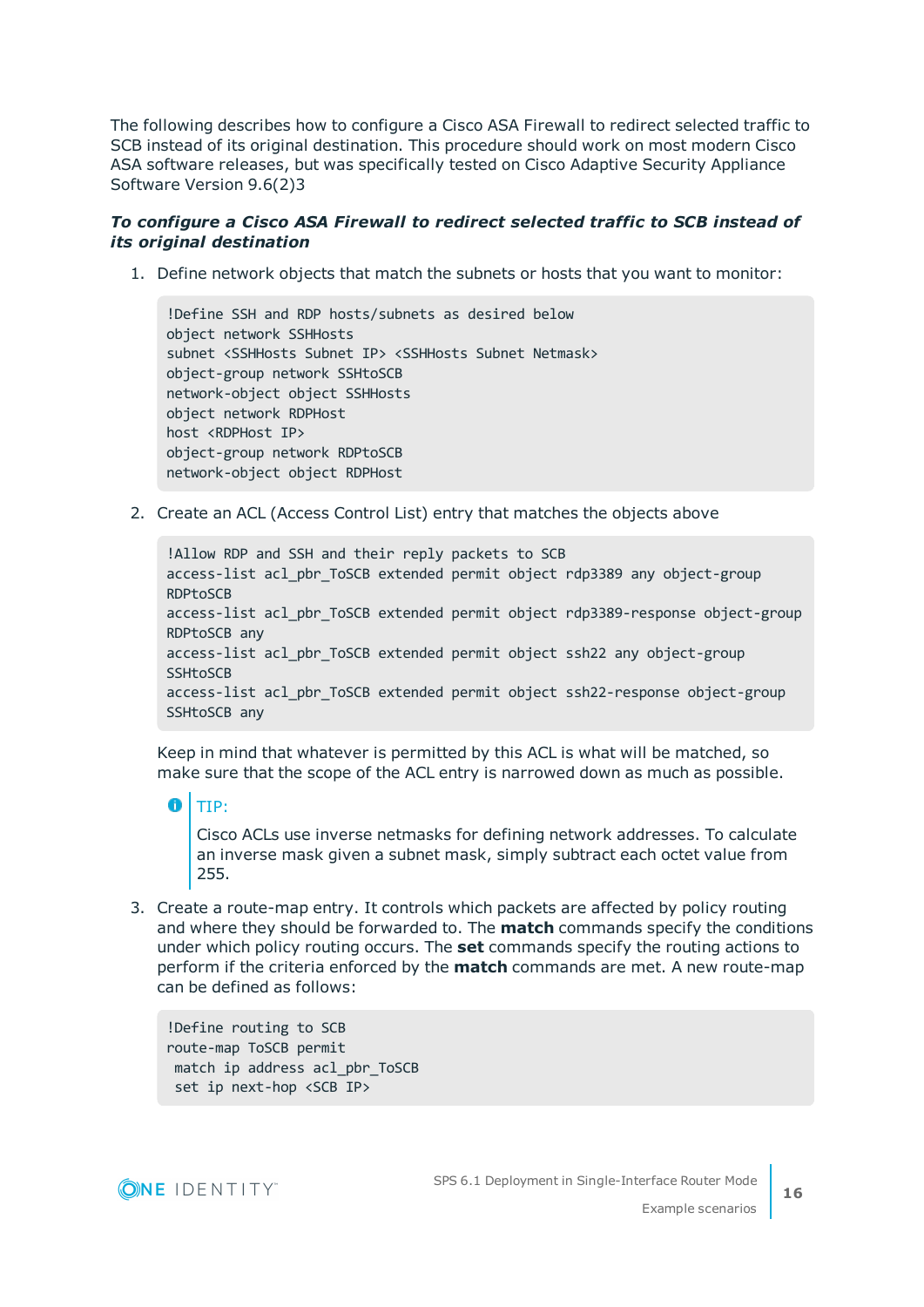Apply the route-map to the appropriate interfaces.

```
!Set it on interface as needed
interface <interface-facing-to-the-servers>
ip policy route-map ToSCB
```
### **Expected result:**

The traffic from the clients targeting the specified port of the servers is redirected to SPS. Therefore, SPS can be configured to control and audit this traffic.

The full configuration for the above topology:

```
!
!Define SSH and RDP hosts/subnets as desired below
object network SSHHosts
 subnet <SSHHosts Subnet IP> <SSHHosts Subnet Netmask>
object-group network SSHtoSCB
network-object object SSHHosts
object network RDPHost
host <RDPHost IP>
object-group network RDPtoSCB
network-object object RDPHost
!
!Allow RDP and SSH and their reply packets to SCB
access-list acl_pbr_ToSCB extended permit object rdp3389 any object-group
RDPtoSCB
access-list acl_pbr_ToSCB extended permit object rdp3389-response object-group
RDPtoSCB any
access-list acl_pbr_ToSCB extended permit object ssh22 any object-group
SSHtoSCB
access-list acl_pbr_ToSCB extended permit object ssh22-response object-group
SSHtoSCB any
!
!Define routing to SCB
route-map ToSCB permit
match ip address acl_pbr_ToSCB
set ip next-hop <SCB IP>
!
!Set it on interface as needed
interface <interface-facing-to-the-servers>
 ip policy route-map ToSCB
```
**ONE IDENTITY**